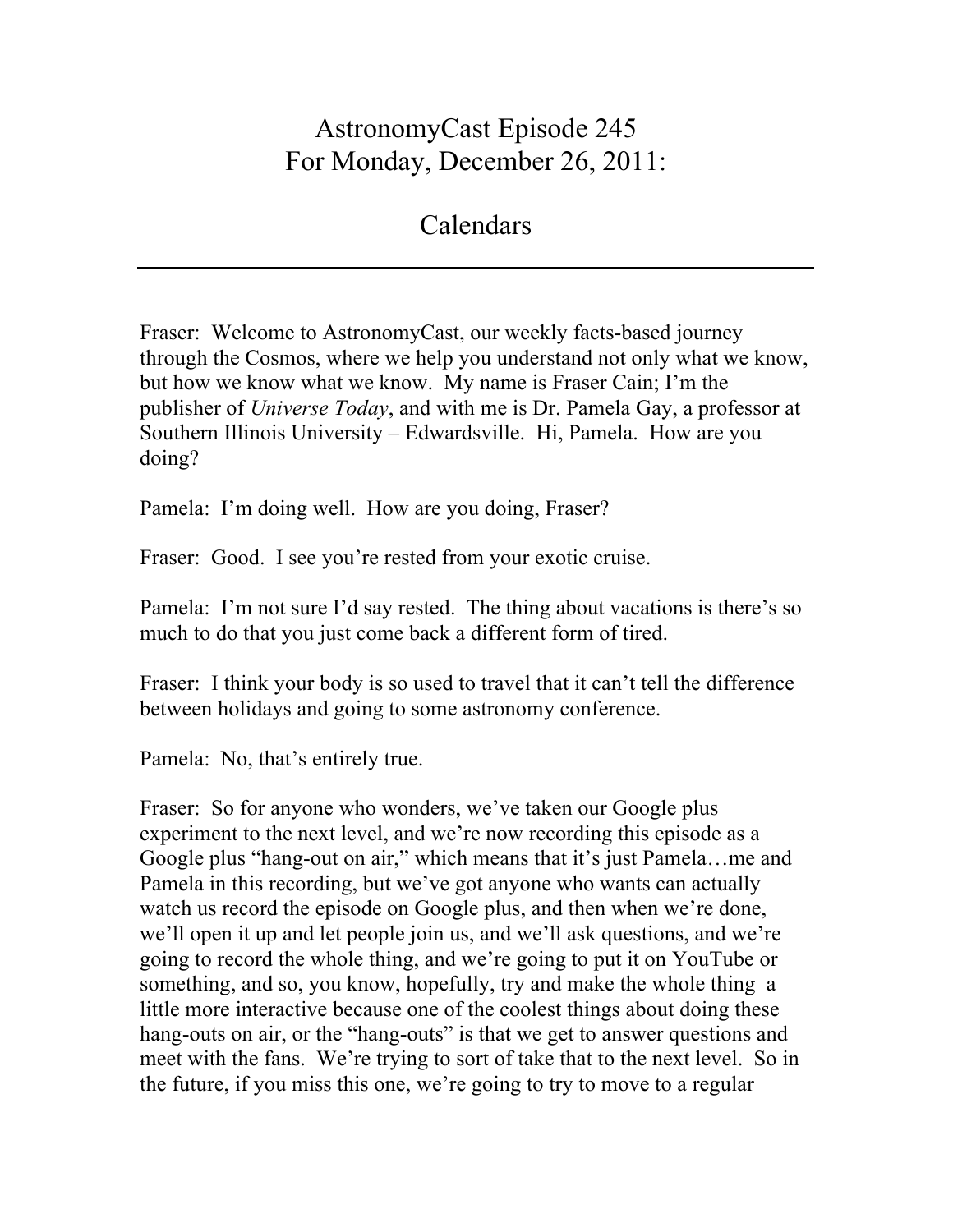schedule now where you can know that at a certain time you'll be able to join and watch us record AstronomyCast, or you can just wait until it pops up in your audio player just like normal. Nothing's going to change, just more – more better.

Pamela: But this means people can subscribe to our YouTube channel as well as our itunes feed.

Fraser: Yeah, right. It's going to be very confusing.

## [advertisement]

Fraser: OK, well let's get cracking. So our lives are ruled by calendars and the calendars are ruled by astronomy, so as we near the end of 2011 and get ready to ring in the New Year, let's discover the astronomy underlying the days, weeks, months, and years that segment our lives. So… I was really worried when I was doing that intro because I was thinking you know this almost starts to sound like astronomy, like, our lives are ruled by the motions of the stars. You know, it's very "astrology sounding," so not astrology, but astronomy runs everything.

Pamela: Right, so I mean, if you think about it, there are so many different things -- mostly related to agriculture, admittedly -- that without knowing exactly what dates the Sun is where, you're going to end up freezing your vegetables, or not harvesting your wheat on time. So at the end of the day, our nearest star, our sun, rules how we should set up our calendar if we want our calendar to make sense for agricultural purposes, and if you get agriculture wrong, everyone dies of starvation.

Fraser: Right so getting some kind of calendar set up and in place is critical. Some of the things that happened, such as the day and night cycle, are just hardwired right into our evolution, but other things clearly are human constructions. So when did calendars first start to happen?

Pamela: As near as we can tell, there's always been some sort of a calendar system, but there haven't always been sensible calendar systems, and the problem that we run into is the Moon doesn't politely orbit the Earth in an integer number of times every year, and so the easiest way to set up a calendar is to set it up based on the lunar cycles, based on full moon to full moon, or new moon to new moon, but if you do that, your year ends up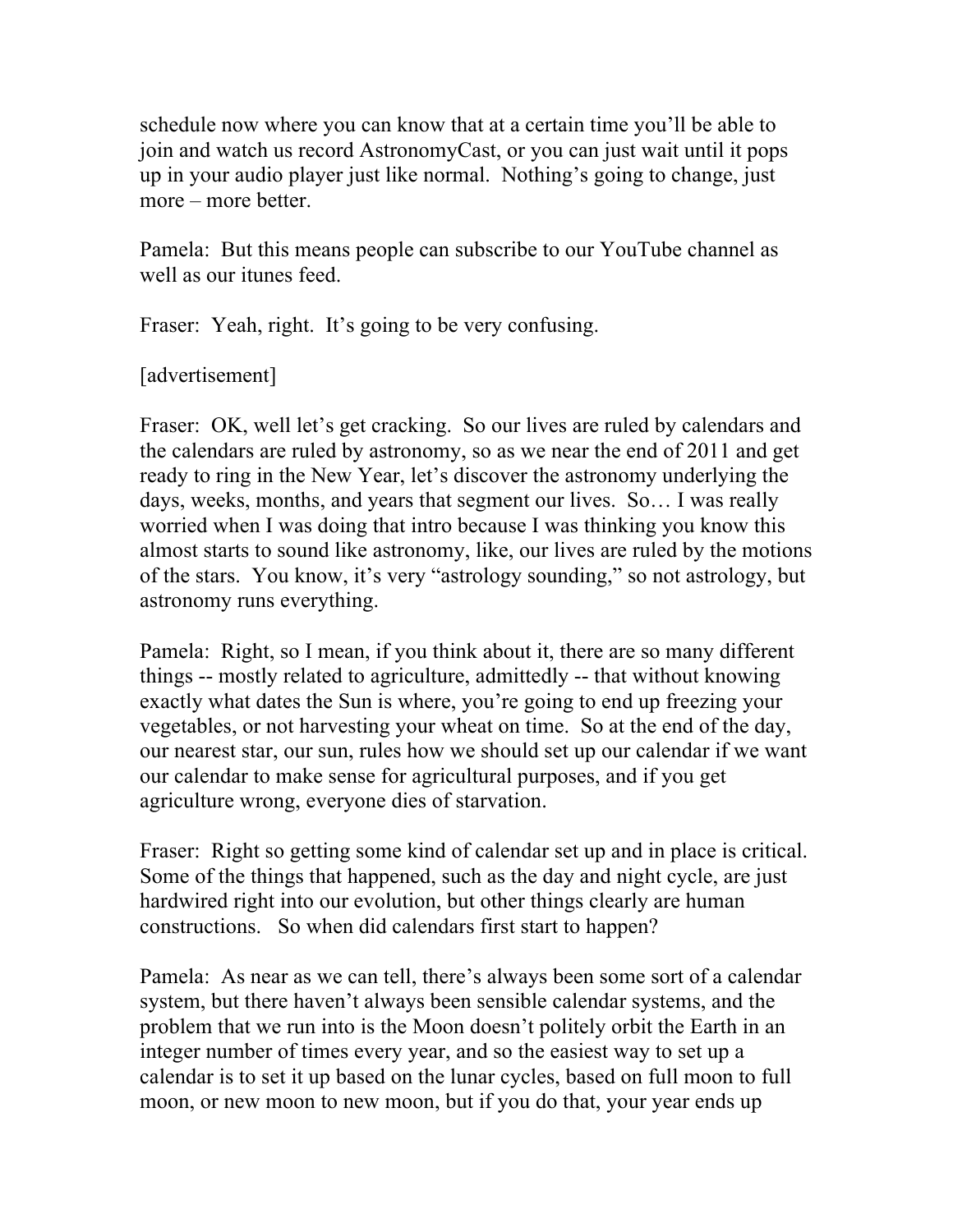being about ten days too short and so there's this problem of "Oh, (insert expletive of choice)! How do we keep our year cycled with the planting season?" So then you have to start inserting leap months, but even if you just come up with some mathematical equation to try and tie it strictly to the Sun, even the planet's rotation about its own axis isn't an integer number of days per year, so you still end up with this leap-cycle problem, so basically we've always had calendars and they've never worked.

Fraser: Always had calendars, and they've never worked [missing audio]. So then what are some of the calendars? I mea, what are some of the early ones that people started to use? Because I guess the point being that because they never worked, people have needed to come up with some invention or some solution to solve the problem that Mother Nature doesn't…you know, didn't nicely match up the lunar cycles to the solar cycle.

Pamela: So pretty much looking across all the different calendars, you want to look at…we find over and over and over that early calendars tended to be built on the 19-year cycle because the number of lunar cycles it takes to line back up so that you have a full moon with the Sun in place "X," and you have a full moon *again* with the Sun in place "X" is about (within a few hours) nineteen years. So culture after culture after culture built a 19-year calendar that was based on mostly having 12 lunar months, but then every few years sticking in some sort of a leap month, so this is just one of those things that everyone seemed to settle down upon in some point in their calendar.

Fraser: And so can you give me some examples? I mean, were there some cultures that used that?

Pamela: Well, we see it, for instance, in the Chinese calendar. This is one of the cultures that continues to use this type of calendar today, where they look at the lunar cycle, but it's not built purely off the lunar cycle. The Islamic calendar is built purely off the lunar calendar. The Hebrew calendar is sort of-mostly-kind of built off the lunar calendar. And they look at where the Sun is, they look at where the Moon is, and really they're all kind of complicated -- and crazy math.

Fraser: [missing audio]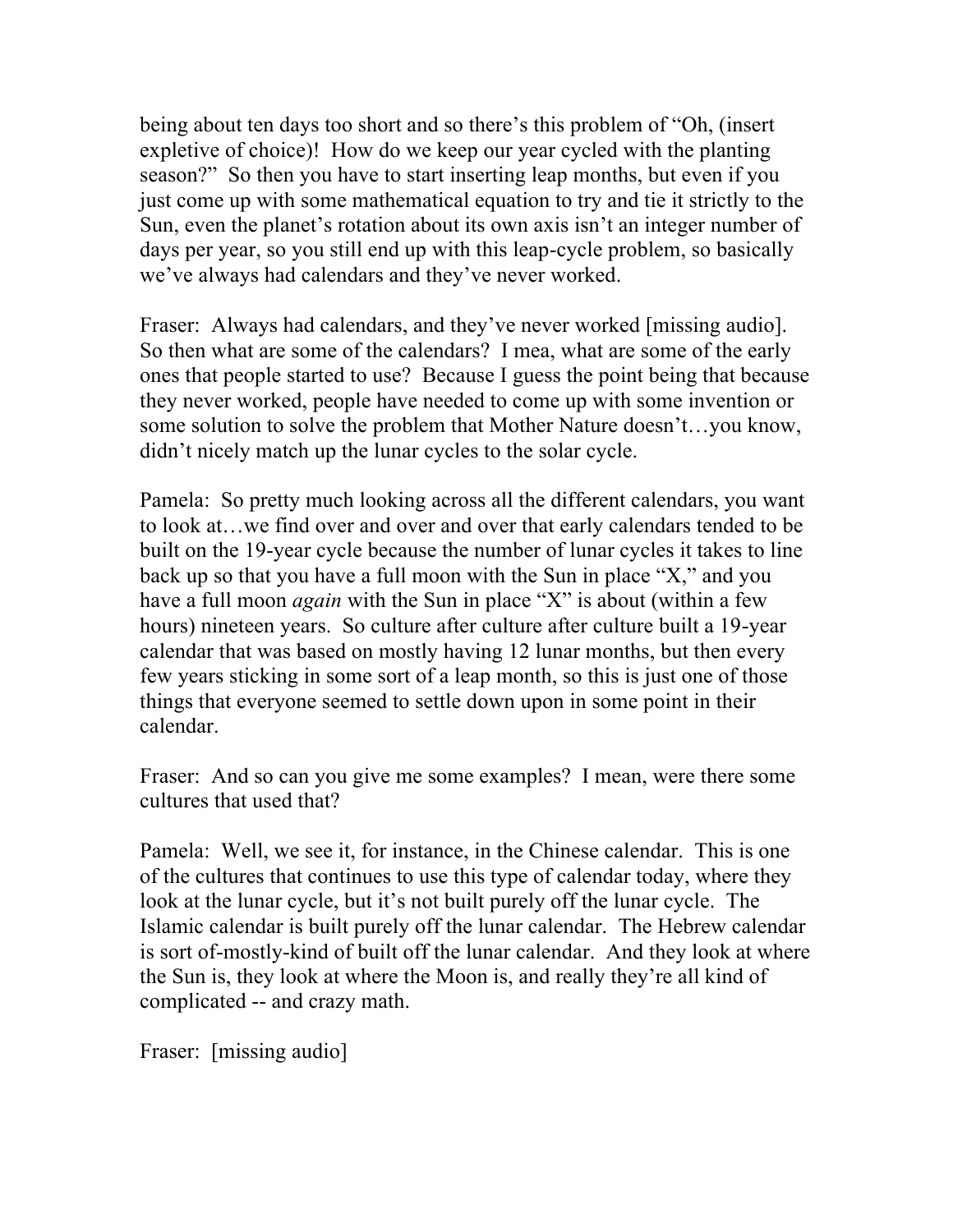Pamela: Well, I mean, really they just sort of have to do things along the lines of, "OK, so the Sun made it most of the way across this particular constellation, we have a new Moon, so since it didn't actually make it out of the constellation, we're going to make this a leap month." Or with the Arabic or Islamic calendar – it's based on the first sighting of the crescent Moon each month. And it has to be a physical sighting of it on the  $29<sup>th</sup>$ , or they assume it's there on the  $30<sup>th</sup>$ , and so whether a given month in a given country is 29 or 30 days depends on whether or not somebody saw the moon on the  $29<sup>th</sup>$  day of the month, and so you end up with all of these things built in that are…it's kind of head-scratching to try and put it all together.

Fraser: So if you were going to try and develop a calendar, what are the problems, as you say, you know, the problems that needed to be solved? Let's sort of iterate through them.

Pamela: The primary problem that needed to be solved is each of the different cultures -- and this really is a cultural problem -- wanted to find a way to have their religious holidays fall at roughly the same time in the solar cycle from year to year. So in the Christian church, it was a problem of trying to figure out how to get Easter consistently about the same time every spring. With the Jewish calendar it's the problem of trying to get Rosh Hashanah at roughly the same time in the fall. The Arabic calendar…they gave up. They simply cycle through so that every year Ramadan falls in a completely different month compared than the calendar used by the Western world. But many of these other calendars were trying to solve the problem of, "how do we have key celebrations fall during the same seasons that often somehow relate to the holidays being celebrated?" Even our own transition in the Western world, going from the Julian calendar, which dates back from the early 300s -- that calendar wasn't perfect, and Easter was drifting and this was a problem, so they came up with the Gregorian calendar to try and solve the problem of Easter.

Fraser: And so you've got this disconnect, right? Between the Sun takes – it doesn't even take 365 days – it takes somewhere between 365 and 366, the Moon takes 29-ish days to go around, right? So each one of these is some kind of mathematical problem, right?

Pamela: Right, and so with the Moon being 29-ish days, the problem was solved by having months that alternated in lunar-based calendars from 29 to 30 days, and a lunar calendar loses about ten days on the solar calendar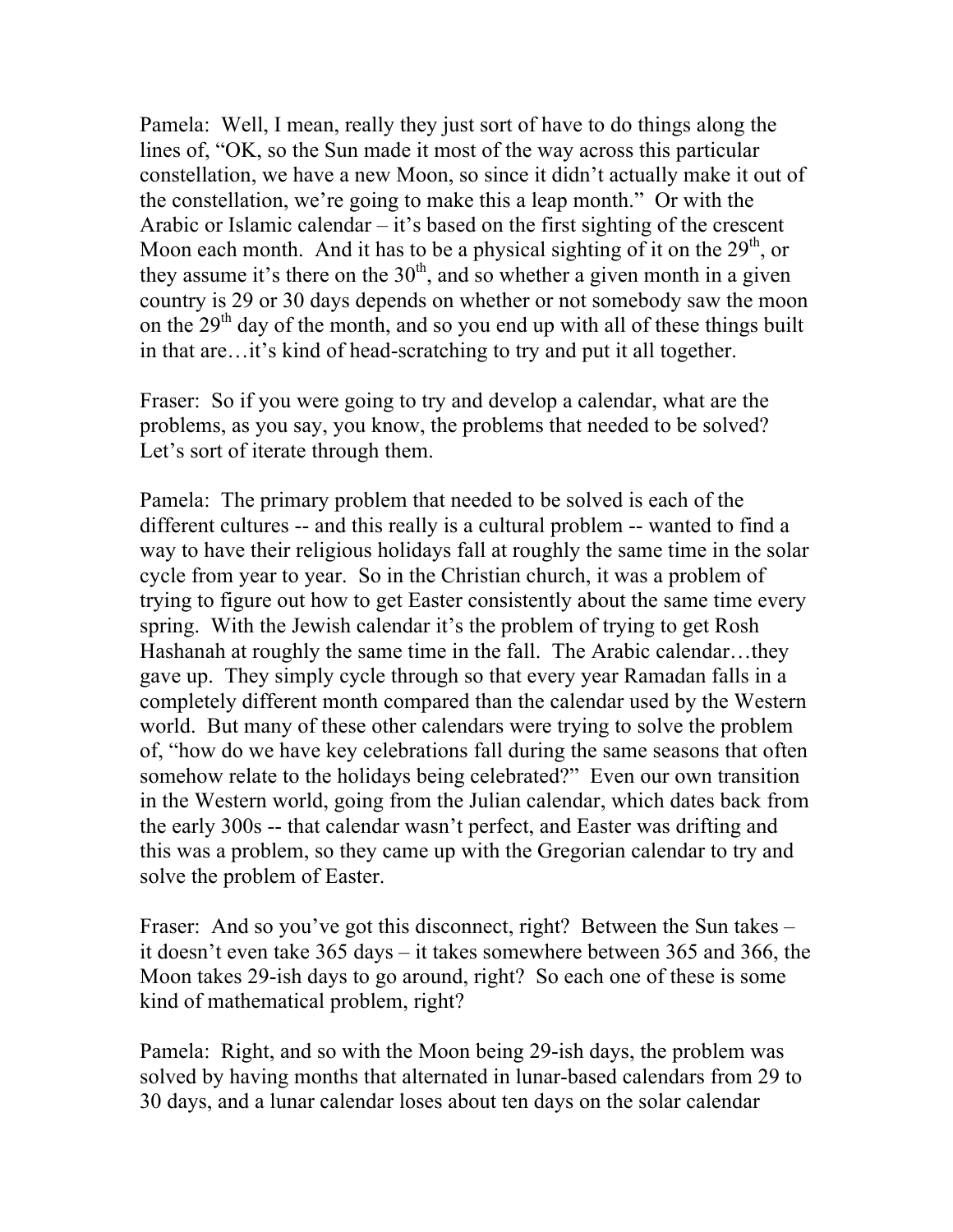every year, so if you throw in an extra month every three years, you can sort of stay on cycle, but that still means that you have that month-long swoosh back and forth for holidays like Easter, so when they tried to come up with a calendar that didn't have as much movement in it, that was when they took the, "OK, for religious reasons we have a seven day week. OK, so we have a 365-day year, mostly, but it's actually 365.256363. How do we make up for that?" Well, .25 means, well, the first good mathematical calendar, it meant that every four years you have a leap year, so we developed, initially, the first really good calendar was a 365-day year with a leap year every fourth year, and that made the average year 365.25 days, and so now you're just missing that .006363 part of the year. Now, while that doesn't sound like a lot, over a couple thousand years, it caused the calendar to drift enough that Easter was misplaced by about 10 days, or at least the part of the year that was a valid part of the year to put Easter in started to drift, and so they decided in the late 1500s, "Crud! We need to figure out how to fix the leap days so that the year is an even more accurate representation of that 365.256363."

Fraser: And they had to do some pretty radical surgery to their calendar at that point, didn't they?

Pamela: Well, it wasn't that radical except in terms of they had to figure out how to get the two calendars aligned. So the change to the calculation went from being 365-day year with one leap day every four years to a 365-day year with a leap year every four years, unless the year was a multiple of 100 in which case it was a leap year only if it was a multiple of 400. So for instance 1900 wasn't a leap year, but 2000 was a leap year, so mathematically it didn't change that month, but the problem was they were off by those 10 days. And so they had a couple of options: they could either have a leap day every year for several years, or they could just suck it up and move the entire calendar, and that's actually what they decided to do.

Fraser: And that's what I meant, was they just said, "OK fine, you know, let's just shift the whole thing ten days. Everybody agree? OK, let's do it." You can just imagine the coordination that was involved.

Pamela: The thing was not everyone agreed. This was something that came out of the Catholic church, and when they were sorting all of this out in the late 1500s, it wasn't a Catholic world, and so when they made the jump, initially only the Catholic European countries made the jump. It took until,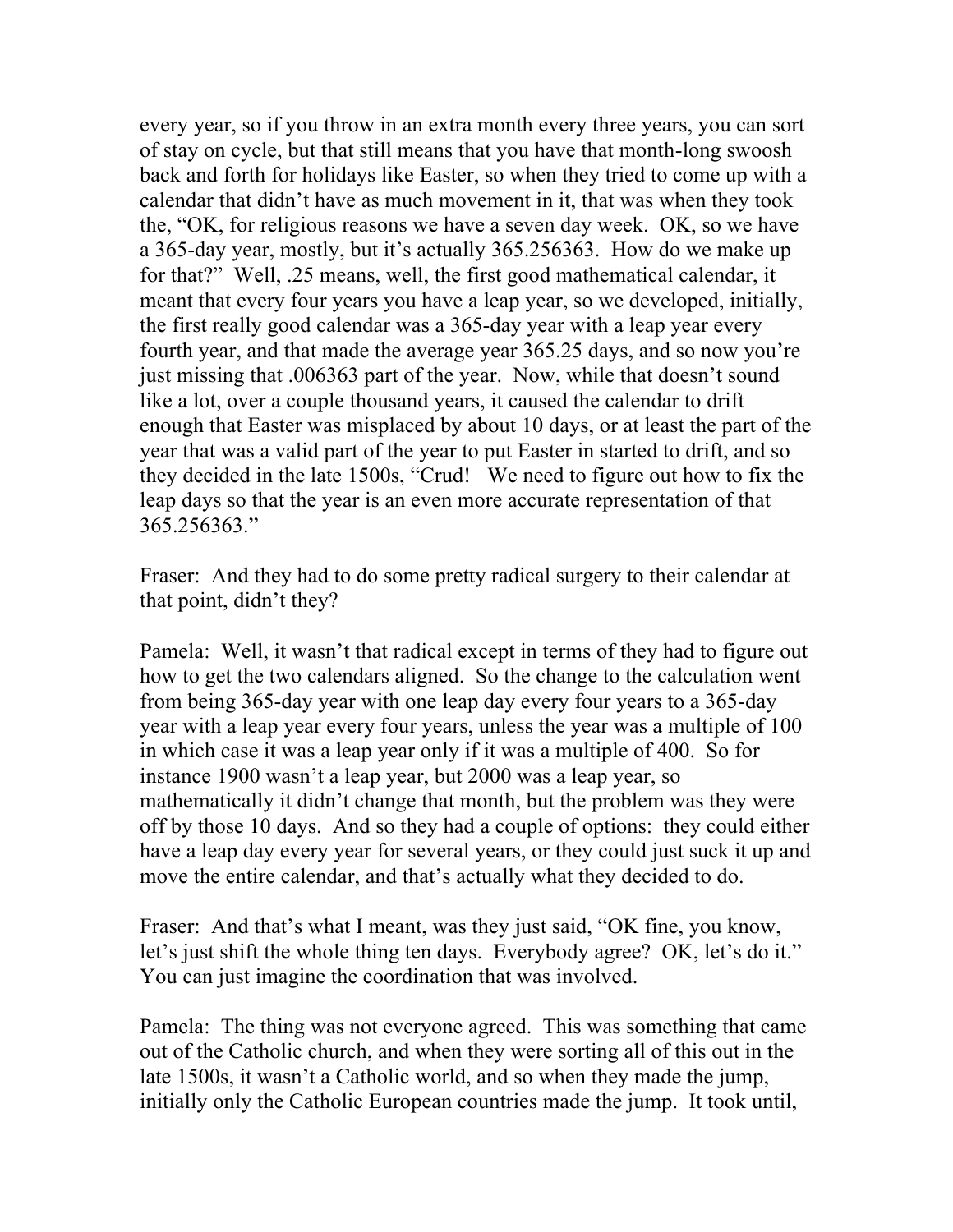well, very recently, actually, before all the nations of the world had finally, mostly, kinda, sorta given in to using the Gregorian calendar.

Fraser: Are there still people that don't use the Gregorian calendar?

Pamela: Well, so you have to look at, well, what are they using the calendar for? So you still have…the Chinese have the Chinese calendar, the Arabic world still has the Arabic calendar, and all of those different nations are slightly off from one another as well, but for the most part, we finally do have all of the major countries have, at least for financial purposes, adopted it. Turkey was one of the last countries to adopt it, as was China; China adopted it in 1929, and Turkey adopted it in 1926.

Fraser: Are there other motions of the…like of the Earth, like, I know the Earth's axis kind of wobbles a little bit; it precesses. Would that over long terms as well have an impact on our calendars?

Pamela: Well, the precession isn't so much of a problem as the fact that the length of the day is actually changing, so as our Moon slowly moves further and further away from the Earth, we're getting longer and longer days, so we can look back in the historical record, and within the fossil record start getting down to days that were many hours shorter than the current day. So this is where we keep having to add in leap seconds now and then because, well, our rotation rate is changing.

Fraser: And it's at a level that...I mean, I guess the modern scientific timekeeping devices are so accurate that they actually can do that. And so do they actually do that? Do they actually modify the length of the day every year?

Pamela: Well, they don't modify the length of the day, but they have been working to try and keep the calendar tied to the Sun, but they forfeited that in 2012, and there's actually recently an announcement saying that there would be no more leap seconds starting in 2012. The problem that we run into is: modern-day timepieces are accurate enough to notice, "Crud! The Sun didn't line up with the stars on the exact moment it was supposed to relative to my perfectly precise Atomic clock. Let's fix this." But every time they add a leap second in -- that wreaks havoc with operating systems the globe over, so trying to push that out to all the cell phones, all the laptops, all of the…every electronic device out there, they gave up. And this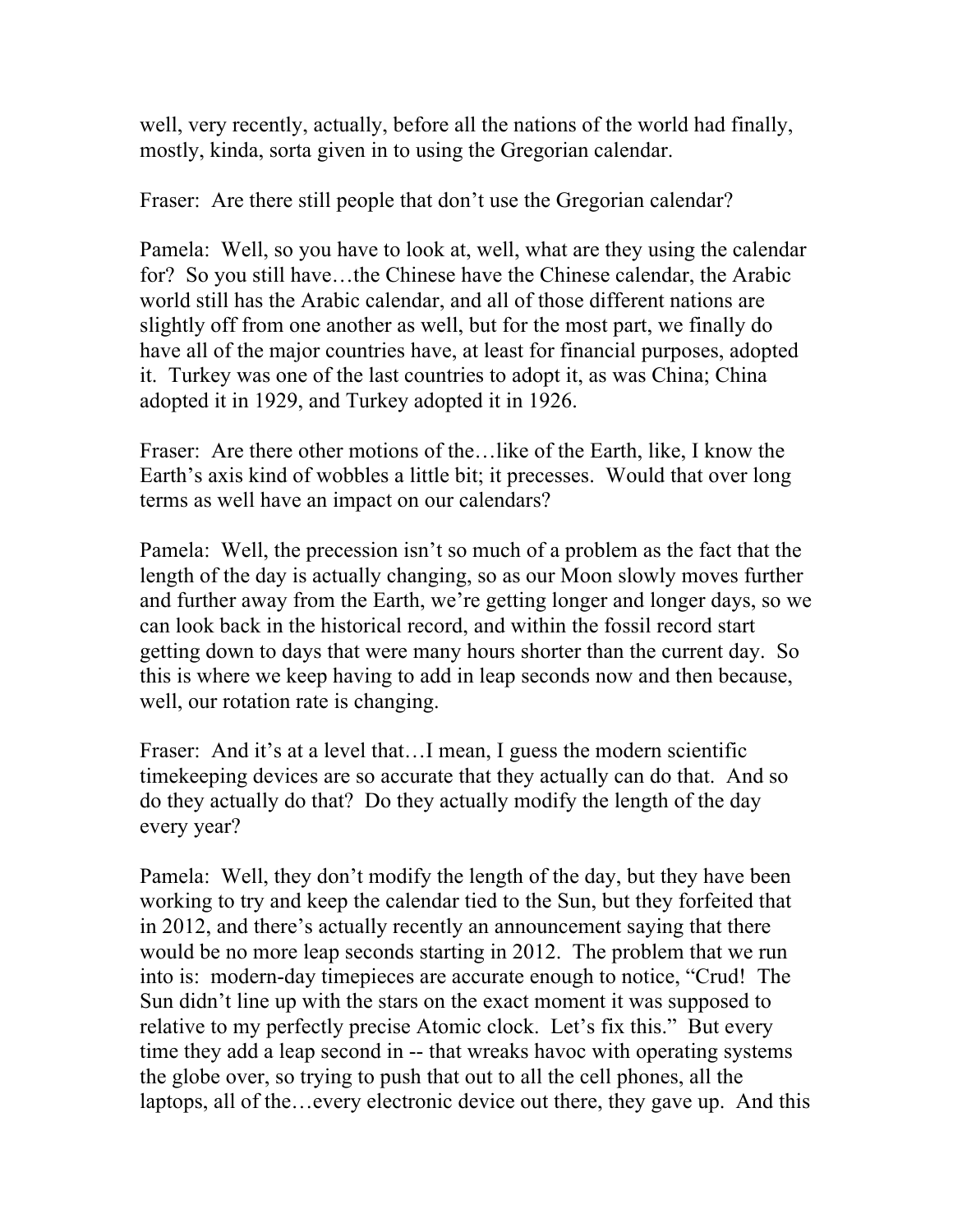is actually starting many different people to try and say, "Well, maybe it's time to reconsider our calendars yet again." In fact, there was recently a call put out at an international meeting to change our calendar yet again. Keep the seven day week because people realize there's just some things that aren't going to change, and the seven-day week is one of them. But what if we redo the calendar in such a way that every year Christmas is on a Sunday, every year your birthday is on the same day of the week, and we simply re-jigger the year, and where the leap years fall so that we can have this perfectly lined-up perpetual calendar? And the justification that they do for this is, if you think about it, if you work in academics, or if you work in a business that has lots of holidays, just trying to figure out, "Oh, crud! This year Fourth of July falls on day "X." What day do you give people off? Oh, crud! This year Christmas falls on a Sunday, so we have a different number of vacation days compared to last year." Lots and lots of time goes into figuring out how to schedule work holidays, how to schedule a lot of different things, so maybe if we re-jigger our calendar so that holidays are always the same day of the month, so that the year always starts on the same day of the week, we can save time on having to re-jigger our work schedule every year.

Fraser: Well, of course, though, I mean, our Thanksgiving here in Canada falls in a completely different month than yours does in the States, so you can imagine it's a whole other level of coordination and cooperation. Have there been other… I mean, more radical ideas for your calendars? Things that…I mean, do we need to have seven-day weeks, do we need to have…?

Pamela: Well, we don't need to have seven-day weeks, although it seems to be the right length of period that people are actually willing to work it. If you think…would you want to really work more than five days at a time without getting time off?

Fraser: I've been known to.

Pamela: Yeah well, we've both been known to, but imagine if that was the expectation.

Fraser: Yeah, exactly. Yeah.

Pamela: But there have been people who've moved to say, "perhaps its time we moved to a decimal system, perhaps it's time to get rid of this whole 12-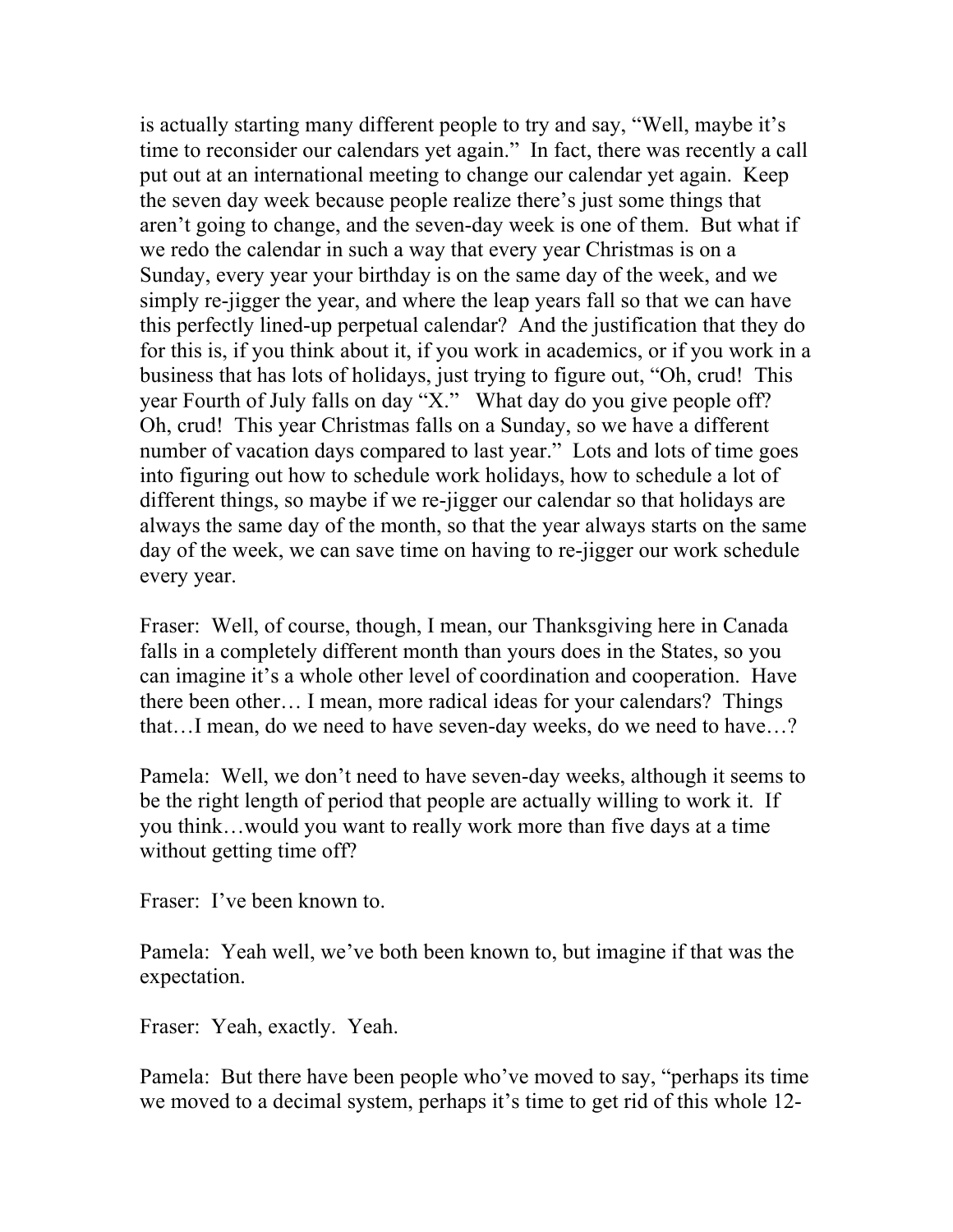month thing altogether," and then the Mayans they took the approach of "we're just going to number every day." They have months and all of that stuff as well, but their "Long Count" calendar… they just simply number the days; that's how they handle it.

Fraser: We can't talk about calendars in 2012 without talking about the Mayan calendar. How did the Mayan calendar work, then?

Pamela: The thing that's hard to wrap your head around is their way of looking at numbers wasn't a base-10 system like we're used to. Instead they did things in base-18 and in base-20, so their "long calendar" is actually made of looking at all of these different, crazy cycles that take thousands of years to get through, and they just count the days from the beginning of all of it until today, and so the beginning of all of it, we think – it's always hard looking at archeological records…we think the beginning of everything was 3114 B.C., August 11, 3114 BC if you want to be specific, and it's simply been counting forward ever since then. And it's built on a system where they have days, so there's a one day, and then they have a month-like period which is 20 days, they have a full circle which is 360 days, they have a (I'm going to mispronounce this)…they have a "k'atun," which is the cycle of all of these days, which is then 7200 days, and all of these cycles come together into the "b'ak'tun" (which I know I mispronounced), which is the culmination of all of these days cycling through, and that longest cycle is 144,000 days long, so there's 20 days in the first cycle, then there's 18 cycles of 20 in the second cycle, there's 20 cycles of the previous one and so it's…the entire thing is 1 x 20 x 18 x 20 x 20 to get to their calendar.

Fraser: Right. And 144,000 days from when the calendar started happens to sync up, probably, with December 21, 2012.

Pamela: It's actually 14 times that.

Fraser: 14 times a hundred and…OK

Pamela: Right, and so this is where their myth starts to come in because their myth is: on the  $14<sup>th</sup>$  of these cycles starting is the day when it goes to the next "b'ak'tun" and so that's…

Fraser: ...the end of the cycle.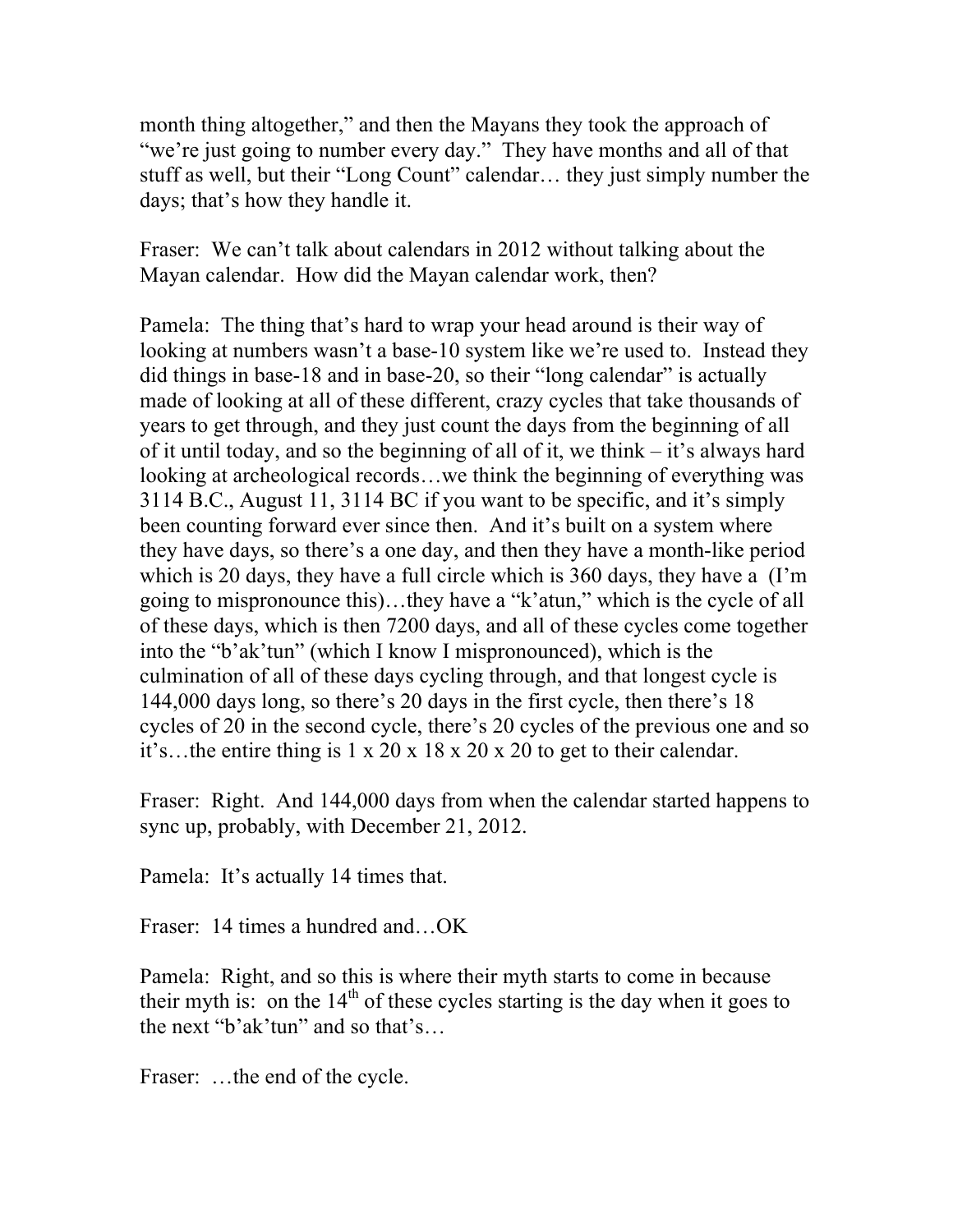Pamela: Yeah.

Fraser: Yeah. Right. And, in our equivalent, that's because they numbered every day right from the beginning right until now…you know, this would be day 123,692, or something like that, right? That would be the way they would describe a day. That would get very…that would take up a lot of paper, a lot of stone.

Pamela: Well, they actually…because they're using an almost base-20 math system, it actually ends up being number-number-dot, number-number-dot, number-number-dot, number-number-dot, number-number, which is still a pain, but it starts to...it's the equivalent of saying the  $5<sup>th</sup>$  day of the 13<sup>th</sup> month in the  $24<sup>th</sup>$  year of the  $15<sup>th</sup>$  cycle of the  $30<sup>th</sup>$  cycle of cycles.

Fraser: And so then when this calendar...and so this calendar theoretically runs to an end. Would they…I guess the point is they never planned to be around that long; they never really thought about it, like, it was just…would they just…the whole system would just start again the next day?

Pamela: This is one of those things that we just don't have the records to tell us. I mean, it's a cycle, so yes, it does just start over, but I don't think they'd ever really plan for it to start over, but we don't really know, and that's the crazy thing is they don't have any "world ending" lore tied to this; they don't have any "everyone's going to die" lore tied to this -- it's just the calendar, and so it's…

Fraser: You think about the fact that how, like, computer scientists didn't really think through the implications of the year 2000, and they only wrote their code 20 years before the end of the century. They never expected that their software would get used for 20 years, or 25 years, "Oh yeah, no, we'll just put in, you know, '87, '89" -- that never really occurred to them. As you can imagine, again going back to the Mayans building this calendar, "Well, are we going to need this in 5000 years? Nah," you know? It just never came up, so…

Pamela: It's the millennium bug.

Fraser: It's the millennium bug, yeah, exactly...so now we're having to deal with the millennium bug. Thanks, Mayans.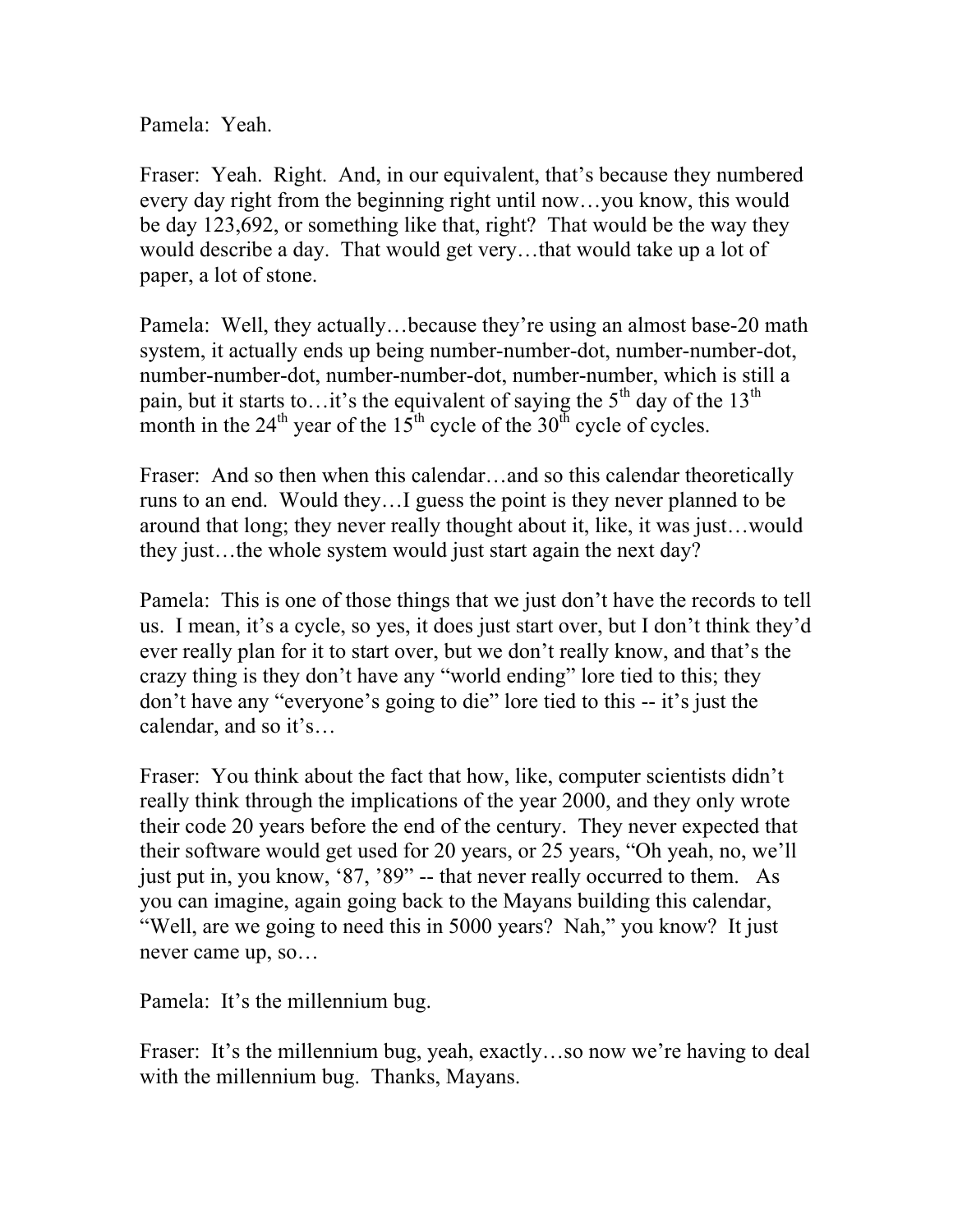Pamela: It's just kind of funny that the software programmers and the Mayans only have a 12-year difference in their failure to think through their calendars.

Fraser: To think through the long duration of that...yeah, that's good. So then, what things would change our calendars? Would there be events? Would there be things that will happen in the far future, maybe, that would change our calendar dramatically?

Pamela: So, we do have slight changes in the equinox positions that do occur, not due to the precession of the pole, but because our entire orbit – it's not circular, and so as our orbit slowly rotates in combination with the precession of the pole, we end up with changes in equinox, we end up with slight changes in the solstice dates and the spacings of those, and so the slight things add up over time to, again, leap seconds here and there which will eventually, given enough millennia, turn into leap days. So it's just a matter of our planet isn't fixed in space; its axis is turning, its date of perihelion is changing, its date of date of aphelion is changing, and as all these things slowly change, they affect our calendar.

Fraser: But that is something that's going to happen over the course of...

Pamela: Millennium...

Fraser: But that's still going to be a cycle, but it would be a, yeah, but it would be a bigger cycle. You just end up with the movement of our orbit sort of slowly rotating around the Sun. What about the fact that our rotation is slowing thanks to the Moon? Will we get to the point where days last a very long time?

Pamela: Well, the rate at which things are slowing is such that, yes, it will happen. Our Sun will probably destroy the Earth before we have to worry about it too much. So you can imagine over the remaining course of humanity we might see a five-hour change, but I think that's the type of thing…there's already human beings that quite happily run on 30-hour cycles as they work on shift work, so that's the type of thing we can deal with over time.

Fraser: Evolution can deal with that. And then would there be something that would perhaps, you know, when the Sun turns into a red giant, and…?